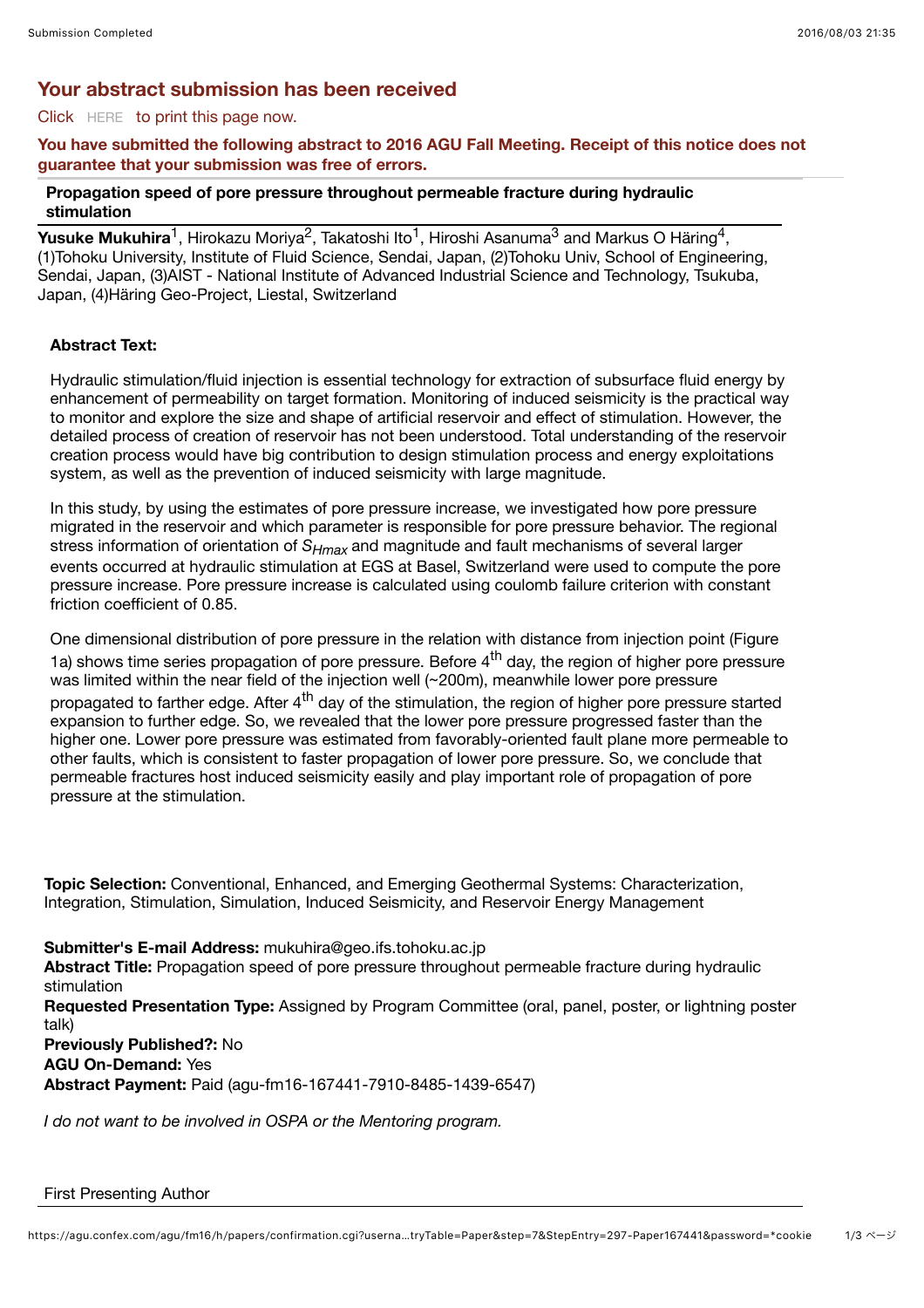#### *Presenting Author*

Yusuke Mukuhira

**Primary Email:** mukuhira@geo.ifs.tohoku.ac.jp **Phone:** 81-22-217-5235

## **Affiliation(s):**

Tohoku University Institute of Fluid Science Sendai 982 (Japan)

### Second Author

#### Hirokazu Moriya

**Primary Email:** hirokazu@m.tohoku.ac.jp **Phone:** 81222449597

#### **Affiliation(s):**

Tohoku Univ School of Engineering Sendai 980-8579 (Japan)

#### Third Author

Takatoshi Ito

**Primary Email:** ito@ifs.tohoku.ac.jp **Phone:** 81222175234

### **Affiliation(s):**

Tohoku University Institute of Fluid Science Sendai 982 (Japan)

### Fourth Author

## Hiroshi Asanuma

**Primary Email:** h.asanuma@aist.go.jp **Phone:** 81-29-861-6204

#### **Affiliation(s):**

AIST - National Institute of Advanced Industrial Science and Technology Tsukuba 305 (Japan)